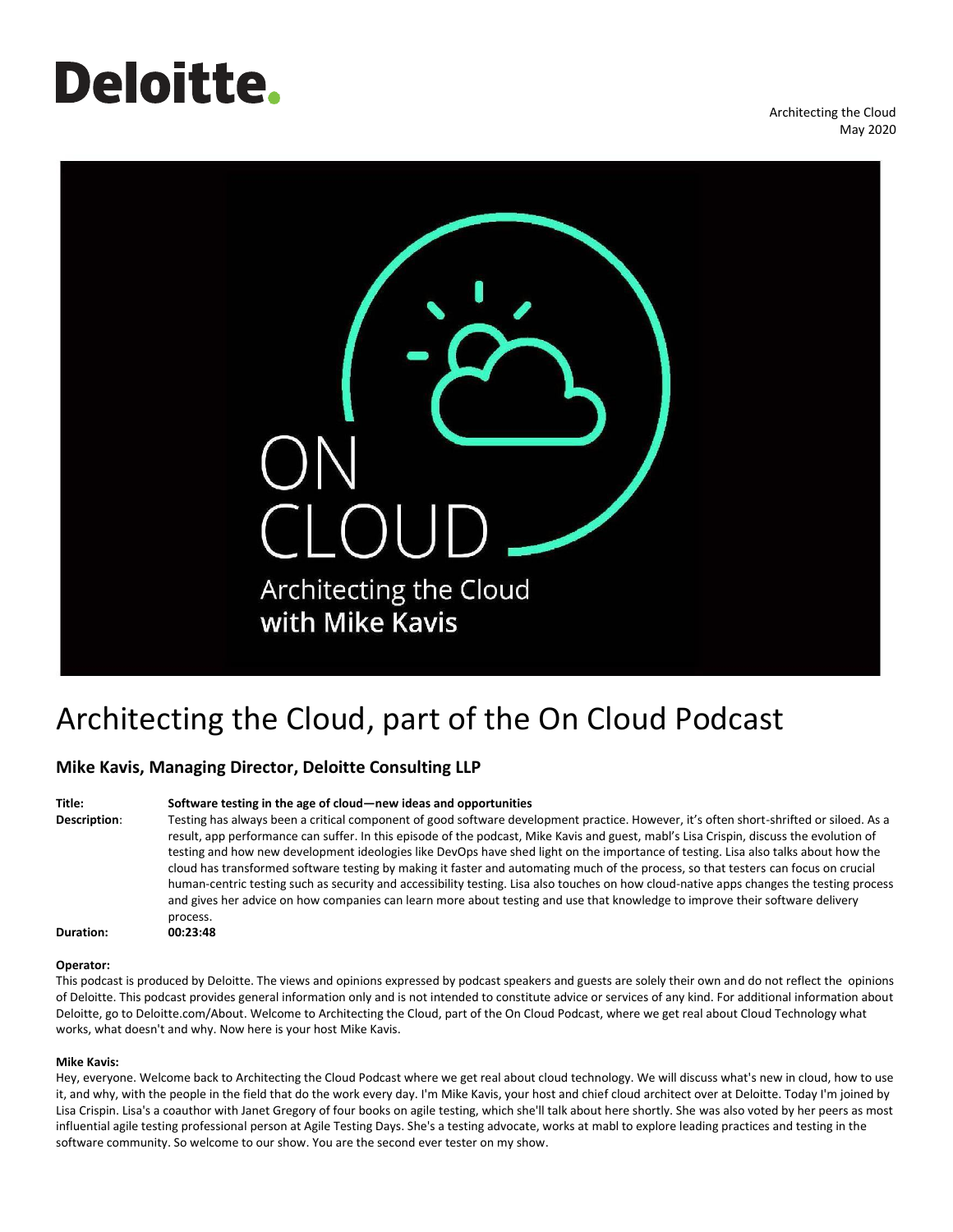Angie Jones was the first, and actually that's probably how I wound up getting connected with yourself. It opened up a whole window of really smart people in that area and I've been following ever since, getting smarter in testing. So tell us a little bit about yourself and tell us about these great books that you wrote.

#### **Lisa Crispin:**

Well, I'm honored to be on the podcast. It's always an honor to do anything Angie did. She's awesome. And as you said, I've coauthored several books related to testing and agile development. The first one was way back in 2002. I first joined my first extreme programming team in 2000 and coauthored a book on testing extreme programming. And then later on Janet Gregory and I paired up and wrote our book, "Agile Testing," followed by, "More Agile Testing." And our latest book, just out last fall, is, "Agile Testing Condensed," because our first couple books were 550 pages each, and we felt people might like a shorter version to read to get a nice introduction. So our newest book is only 100 pages. And I've been a hands-on tester on agile teams all that time, and my career in IT goes way back beyond that.

But I currently am also a testing advocate for mabl, so it gives me a chance to learn what's going on in the community with regard to testing, and I do feel like the cloud and DevOps and continuous delivery, that's where the future is. And so I'm trying to help testers get involved in that, and I curate a community website called TestingInDevOps.org with all kinds of articles and podcasts and webinars and so on – resources for testers to learn about DevOps and continuous delivery and how testing fits in with that, and also a lot of awesome guest blog posts from people involved in continuous delivery and SRE and all that great stuff. So that's my passion for right now.

#### **Mike Kavis:**

Cool. Well, those are all the topics we talk about here. I'm going to start with the Delivery Conference, the first one that happened out on the West Coast. Where was that? Somewhere in California, right?

#### **Lisa Crispin:**

Seattle, Seattle.

#### **Mike Kavis:**

Seattle – okay, Seattle. And I followed a lot of it when they came out. Unfortunately, I couldn't be there. But that was a pretty interesting one for me because it was all about the pipeline, all about delivery, deployment. And the amount of people in your profession, in QA and testing that was there, made me pretty happy because there's this misconception that once we automate everything in our CI/CD pipelines we don't need testers anymore. And this conference was loaded with people with great ideas on how to improve the overall process. So tell us a little bit about your experience there. Then I want to go into talking about your presentation there, which was about the importance of the whole team ownership when it comes to quality and testing.

#### **Lisa Crispin:**

Yeah, it was exciting to see so much emphasis on testing and quality at this conference, which was the first conference - I think maybe the first conference devoted to the technical aspects of continuous integration and continuous delivery, and a lot of the leading lights like Jez Humble and David Farley, Liz Fong-Jones, Nicole Forsgren, were there, all my heroes. It was really exciting. And quite a few testers – Jez Humble and Maryam Umar also did a talk on quality and how to measure quality, which is something we all struggle with. Like, how do we know we're delivering the quality that we want, and how do we know we're building it in? And it was really interesting; we were running the range from pipelines for legacy systems, a lot of stuff on security, using value stream mapping with our pipelines, and things like that.

So, you know, it's all related to quality, of course, and I was happy to see a lot of testers attending. So testers are getting interested in this, and, you know, everything that's new. Back when extreme programming was new, they thought they didn't need any testers either. [Laughter] And I'm all for generalized specialists, but we do need specialists, even in the DevOps culture where everybody's responsible for the product while it's being created and coded and tested and after it's delivered. That all involves testing, and having some testing specialists to help the team learn all the different skills they need for all the different testing activities I think is really important.

#### **Mike Kavis:**

Yeah, your talk. I listened to it. It was pretty interesting, and you know, it was all about we all own quality, not just this team or this person over there. So tell us about that.

#### **Lisa Crispin:**

Well, of course the whole team approach to quality dates back to extreme programming, so it's not a new concept. And DevOps I feel like was kind of a response to – originally agile development was intended for small, co-located teams, and it tended to be smaller companies that adopted it. And I always worked on cross-functional teams that included responsibility for releasing and operations, so we were always responsible and –as well as building the product, we were watching it in production and making sure everything was working well. But in larger, enterprise-type companies, the silos remained, and a lot of software delivery teams were just heaving code over the wall to the operations team saying, "Okay, your problem now. Get that released and in production and take care of it. We're going to go on and build the next feature." And DevOps's response to that was to say, "No, we need to work together," especially now that infrastructure is now code. Everybody needs to learn to code.

And the people delivering the software, the people coding it, need to learn about operations-side things. They need to be concerned with operability. They need to instrument their code so it can be monitored in production, so it can have observability into how our customers are using the product and what problems they might be having and how we can fix those quickly. So we need everybody working together, because you need a huge range of skill sets to make that happen. And while we can all get some kind of meta-knowledge about everything, nobody can have deep knowledge of every single specialty. So having this diversity of people on the team with different experience, different skill sets, I think it's really critical for continuous delivery, because there are so many challenges, and we need everybody's ideas on how to overcome those challenges.

#### **Mike Kavis:**

Yeah, so there's a lot of talk, and there are some recent really good books about moving from project to product, right? And I do a lot of work on ops model – what's the right operating model to really do what you just talked about. It's hard to do when we're all aligned in our domain silos with our own goals and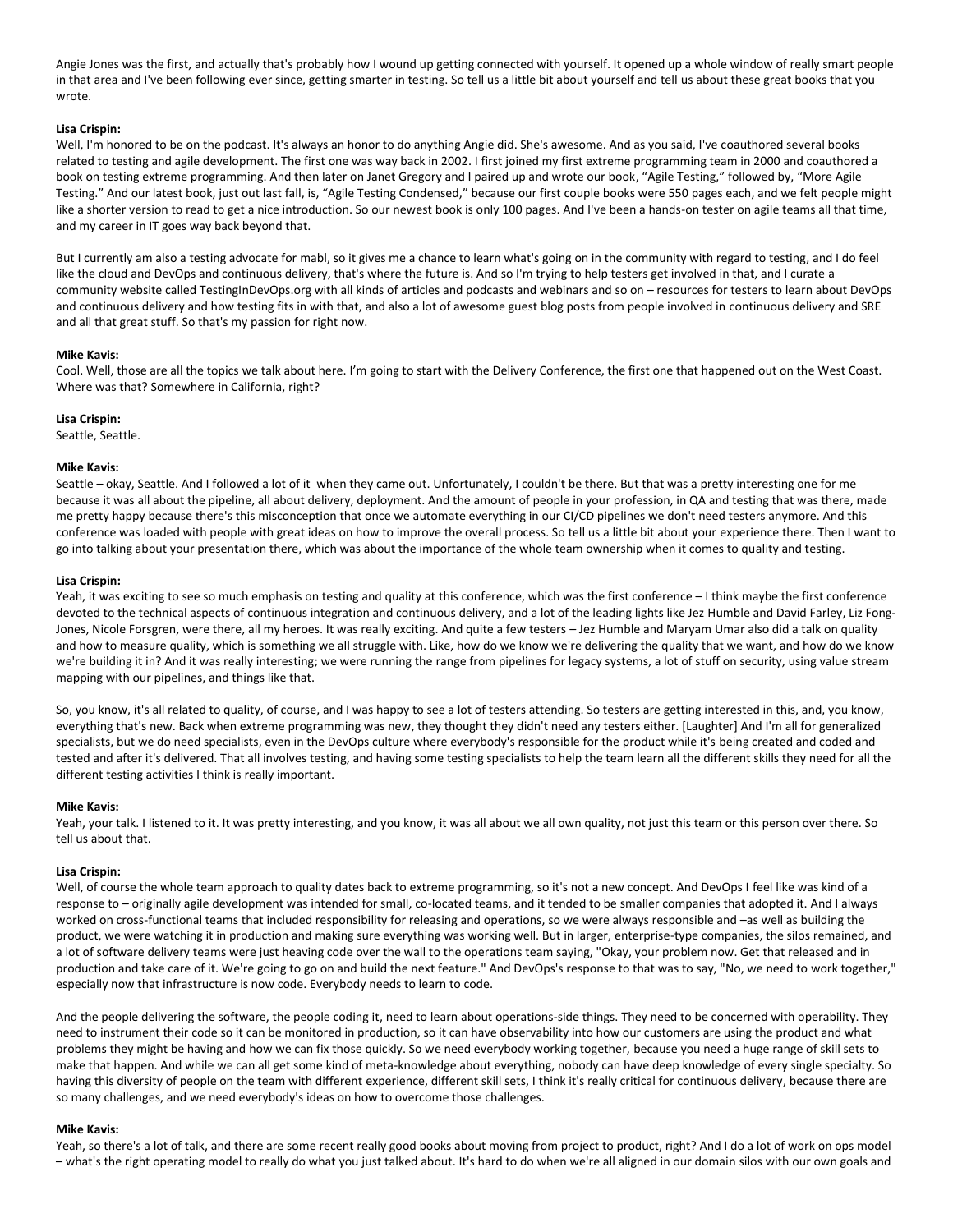objectives, right? So what we're seeing is full stack teams, those types of things. So from your perspective, what are those new operating models that you're seeing? Is there still a QA center of excellence but people are embedded in teams? What are the different ways you're seeing companies as they mature through DevOps and CI/CD pipelines? How are the QA resources being integrated into teams? What have you seen?

#### **Lisa Crispin:**

Well, personally I've worked in unicorn land for the last 20 years, and so I've been on cross-functional teams that have been able to get rid of those silos. But I definitely see lots of companies, especially larger enterprise companies – they haven't really made that transition. They want to. They know it's the good direction to go. We know that handoffs involve a lot of waiting and queuing time, and that's waste so we don't want that to happen. We need to be able to deliver things to customers. Our goal is getting small changes out to our customers frequently, like continuously, and so that each small change is a low risk because we're not changing much at once. But we need to do that every day or several times a day. And we do need to get everybody involved in that.

I still see a lot of anti-patterns. I mean, it's all context-specific. There may be some domains, let's say safety critical, life critical, money critical domains. Maybe they need those separate quality organizations kind of overarching to make sure every team is doing what they need to do. When I hear people talk about having their DevOps team, that's often a red flag to me because DevOps is meant to be the culture of the whole organization, the whole IT organization. But, you might want to have DevOps specialists to help make that transition to building a DevOps culture because it's not easy to do. So, you know, it's hard to really judge when you look at an organization and see what they have, but you don't know where they are in their journey. You don't know what their business domain is and what their risks are. And I think it's really important that every organization take a look at their risks, take a look at what's valuable to their customers and what customer problems they're trying to solve, and organize themselves accordingly and keep experimenting with new approaches. And hopefully that leads to more people collaborating and fewer silos and handoffs.

#### **Mike Kavis:**

So two things you said, where they are on their journey, and experiment, and that's what people need to realize. You've got to start somewhere and start shifting some things left and learn and keep continually changing till it gets better and better.

#### **Lisa Crispin:**

Yeah, one of the main messages I brought away from Delivery Conf – and it's not a new message to me, but I was really impressed with how often I heard it. At just about every talk they emphasized small steps, one small step at a time. Just try to get better at one little thing. Just try to overcome—make one problem smaller at a time. And I think that's really good advice, because when people make these big bang transformations, then it kind of leaves everybody in a state of confusion and they're sort of dazed and don't know what to do next. So by doing small experiments that don't take very long, then if they fail, that's good. We learn something and we can move on, but we didn't invest a huge amount of time and money in it. So I was really heartened to hear that from so many expert practitioners.

#### **Mike Kavis:**

Yeah, the only thing I'd caveat – add to that – so again, I do a lot of operating model work for people, and there's a technology and a people and process component. And everyone just does the technology piece because it's easier. So yeah, they'll do small changes, but they often don't do the changes that really move the needle, right? They do the low-hanging fruit changes, and that's part of the goal right? If you're not working on the biggest bottleneck, you're just shifting the bottleneck somewhere else, and that's what I see a lot. So yes, you should do small experiments, but you should do the right ones.

#### **Lisa Crispin:**

Yeah, that's a really good point, and one of the things I think testers bring to the party is we tend to be big picture people. So developers, you know, because of what they're doing, they're focused in one small part of the product at a time. They're writing code for one thing. It's harder for them to back up and say, "Well, how will this impact the rest of the system?" And testers, I feel like we're always thinking about how is the customer going to use this, what's the big picture here, and I think that's one skill that we bring or one perspective that we bring that's really, really helpful. We ask questions about those kinds of things that other people are so deep into what they're doing, they may not think to ask those questions. And the same for on the operability side, we can spot patterns in things like production-log data that maybe nobody else sees right away, because that's one of the things we like doing, is looking for weird patterns and asking the questions about them. So I think that that's a great set of skills and perspectives that we bring.

#### **Mike Kavis:**

I agree. So the next set of questions are all about – all right, we've talked about DevOps and all this, and then there's cloud, right? What are the impacts of cloud technology on testing and quality? And we have a bunch of topics within that, but let's just start with the testing environments. How does cloud change how we think and use testing environments?

#### **Lisa Crispin:**

It solves such a huge problem. [Laughter] You know, for decades it was like – I mean, I was on – I joined teams that didn't even have a test environment yet. And then the test environment would be broken, or we couldn't get a build to deploy to it, or the database was messed up in some way, or everybody's fighting over the same test environment. It's like, "I want to put this version of the software on there. No, I want to put this version." And we just had such limited resources, even with virtual machines – you know, my last team, we had three test environments for a team of 30 developers. That seems okay. Well, we had a lot of different features being built and there was a lot of contention, or maybe somebody wants to test a bug fix, so they need to deploy an older version of the product.

And when we moved to the cloud and all of a sudden now we can just spin up a test environment for any story branch that we want to, and have exactly what we want in that environment, and it happens automatically, it's just transformative. It just totally removes that worry. It's like, "Okay, here's a poll request and here's the previous environment where I can go and test it. I don't even have to think about that." Or it might've – at one point it was hours or perhaps even days of delay, waiting to test some change. So to me that's just removed a huge obstacle for so many teams.

#### **Mike Kavis:**

What about the whole CI/CD process? So there's a lot of automation in place now including, you know, test automation. How does that change the game? And what does it make better and what does it make worse?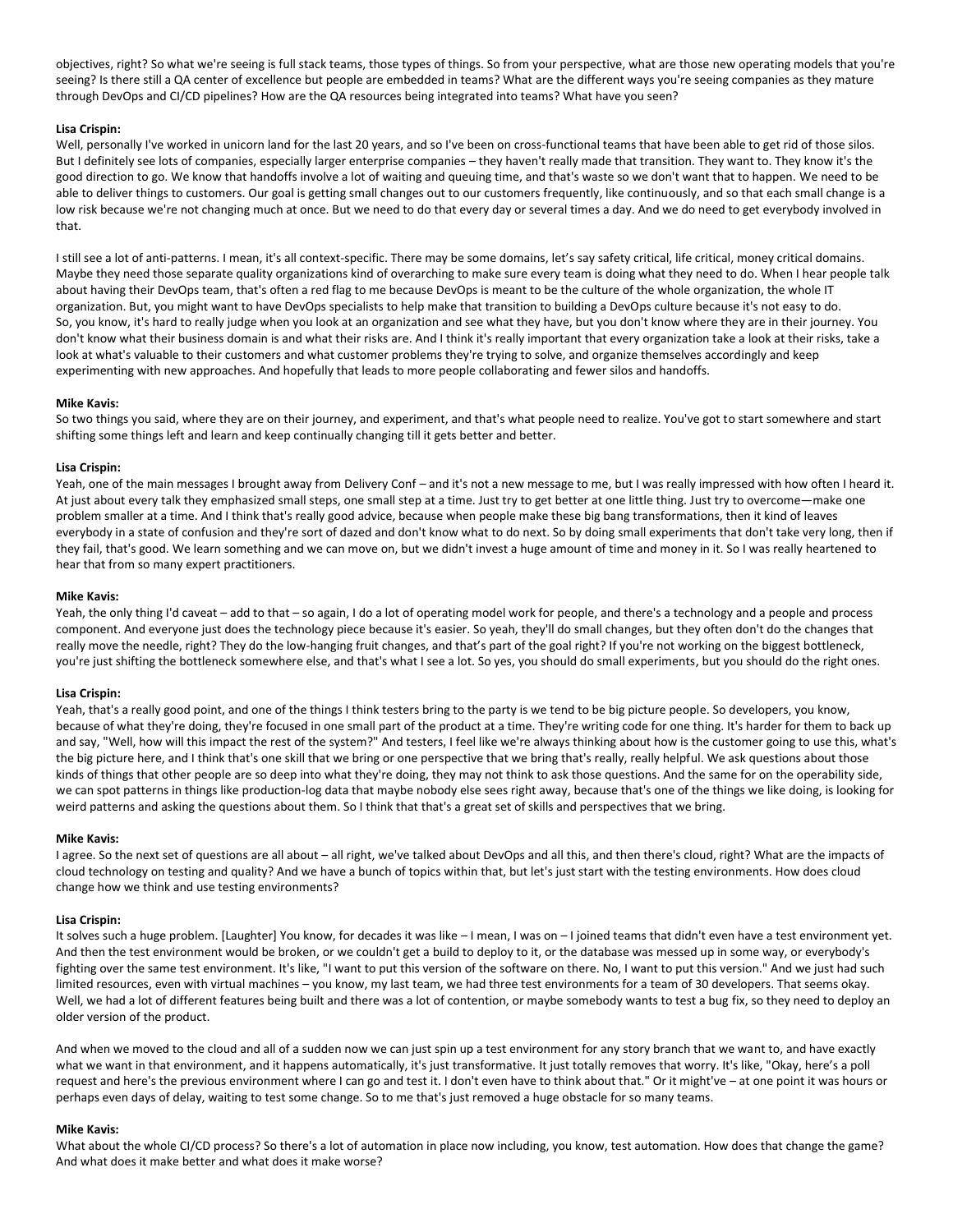#### **Lisa Crispin:**

Well, of course you've always had automation, but one of the problems is we want short feedback loops. And when we automate, especially through the user interface level, when we need to have workflow end-to-end type tests through the user interface and all the layers of the application, those are going to be slow. They're driving a browser. And to me it's just amazing that these days we can spin up a container for each test and just run. If we've got 500 tests through the UI level, we can run 500 tests concurrently, each in its own container. And our feedback loop is only as long as the slowest test. That's just amazing. I mean, when you're trying to do continuous delivery and you want to get your pipeline short enough to where you can deploy every day, or if you have a hot fix you need to get to production, you can do that within minutes. The cloud enables us to do this, the ability to have these parallel test feeds and stuff.

Having the short feedback loops makes us so much more productive and so much more responsive. You know, we don't wait days or weeks to find the bugs, at least the regression failures, and it frees up our time. So now we have time to do the exploratory testing to find the really serious unknown unknowns we didn't think about upfront. We have time for manual testing, or I like to call it human-centric testing, where we can cover things like security testing and accessibility testing, which you can't really automate all of that. So by automating all this drudge work, we have time to do the important thing that we need our human brains and eyes and ears and fingers for. And again, that technology is just transforming, and we need to take advantage of it. It's not that hard to get into place. There's lots of ways to learn how to do it and lots of automation that makes it easy. it's kind of a little tester utopia, really, [laughter] because we can focus on what we really need to focus on instead of focusing on the infrastructure around it.

#### **Mike Kavis:**

Yeah, it's nice to hear you say that. You know, we hear the same thing on the server side. People who are afraid for their jobs, and we keep saying, "No, the mundane, repetitive, low-value stuff is getting automated. Now you can use your brain to solve the bigger problems." And that's basically what I just heard in testing. You know, the manual tests that may not be all that exciting, that's getting done for us and now you can do exploratory and all these other types of testing you mentioned that sound like a lot more fun.

#### **Lisa Crispin:**

Yeah, and now we know our test environments are never going to look like production, even with today's technology. We probably don't have load balancers in them. And also we don't know exactly how real people are going to use our software. So now we have all this capability to do dark launches or use – release feature toggles to get stuff in production, turn it on just for ourselves and do testing, turn it on for a few customers and watch what they do. We can watch exactly what they do – kind of big brother-ish, I guess, [laughter] but we can see what people do. And if we have a problem, we can revert the change so quickly, or get a fix out so quickly, that we minimize the customer pain, and then we can start doing things like chaos engineering, chaos testing. You know, we can have enough safety in production to do those kind of, you know, crazy – let's make one server fall over and see what happens, or let's delete a database table and see what happens. We can do that safely, in production, and that's a whole range of things that we didn't have the time or the technology for before. So that really extends where we can do our testing and ways to improve quality even more, and just make the customers' days better because they're not running into these bugs all the time.

#### **Mike Kavis:**

One other question in this area is as we move to more cloud-native applications, these architectures are becoming more distributed, more complex, right? So you used to have – you know, you had a database server, you had a web server, and you had an app server, and that was it. And now you're sitting here with 100 microservices running, and 100 containers, and maybe using four different databases because they're just an API call now, right? So I may be using a graph database along with the regular – a SQL and a no-SQL. So really, really complex stuff now – how does that change the game when you have to test all this stuff?

#### **Lisa Crispin:**

I think that's where observability comes in, and observability is – because we're instrumenting our code, we instrument every event that happens in our code, and we don't aggregate our logs, so that when something happens in production, we have the tools now to trace exactly what did a user do before they got that error? And because it's so complex, we should keep trying to test obviously, but we know we can't test everything, and so we need to be ready to quickly identify those problems before the customers see them. Or if the customer does experience it, we can be right on it and get a fix out, revert the change, turn the feature flag off, whatever we need to do to quickly take care of that.

And I'm a real fan of Tierney Majors and Cindy Strahan, who've done so much pioneering work – oh, and other people, too, Liz Fong-Jones – with observability. And I think Sarah Wells – I can't remember if it was Sarah Wells, or Abby Banks, or who said this. But observability is basically tool-assisted exploratory testing in production. So we can go and ask questions and find out the information that we need to answer those questions by the telemetry in our code and by all the wonderful tools that we have to help us analyze these huge amounts of data. You know, we have the capability to store the big data, but we need help analyzing it and I think things like machine learning are coming in to help us with some of that analysis. So I think that's the whole new field for testing and for where testers can add value, and I'm super excited to learn more about it.

#### **Mike Kavis:**

Yeah, it's really cool stuff. The last question - so like you say, you've been in unicorn land for a while. You've been working on this stuff. You're very far along in your journey. What would you tell a colleague of yours who's just starting this journey? You know, the first question I always get is where do I start? So what would your advice be to someone who wants to lead change in an organization to move towards this world. Where should they start?

#### **Lisa Crispin:**

Ooh, that's a good question. We have so many resources available. Obviously, familiarity with test automation is really important, so even if you're not going to do the automation yourself, you should probably be involved in it. I don't write a lot of code anymore but I'm really good at specifying tests. So if I collaborate with the developer, I can do a great job at test automation. But you mentioned Angie Jones. She's pioneered Test Automation University where you can just go take these amazing free courses to help you in all kinds of aspects of test automation. So that's one place. Ministry of Testing also has a lot of wonderful online material, master classes, all their conference sessions and webinars and things like that. There are all kinds of online courses that you can get.